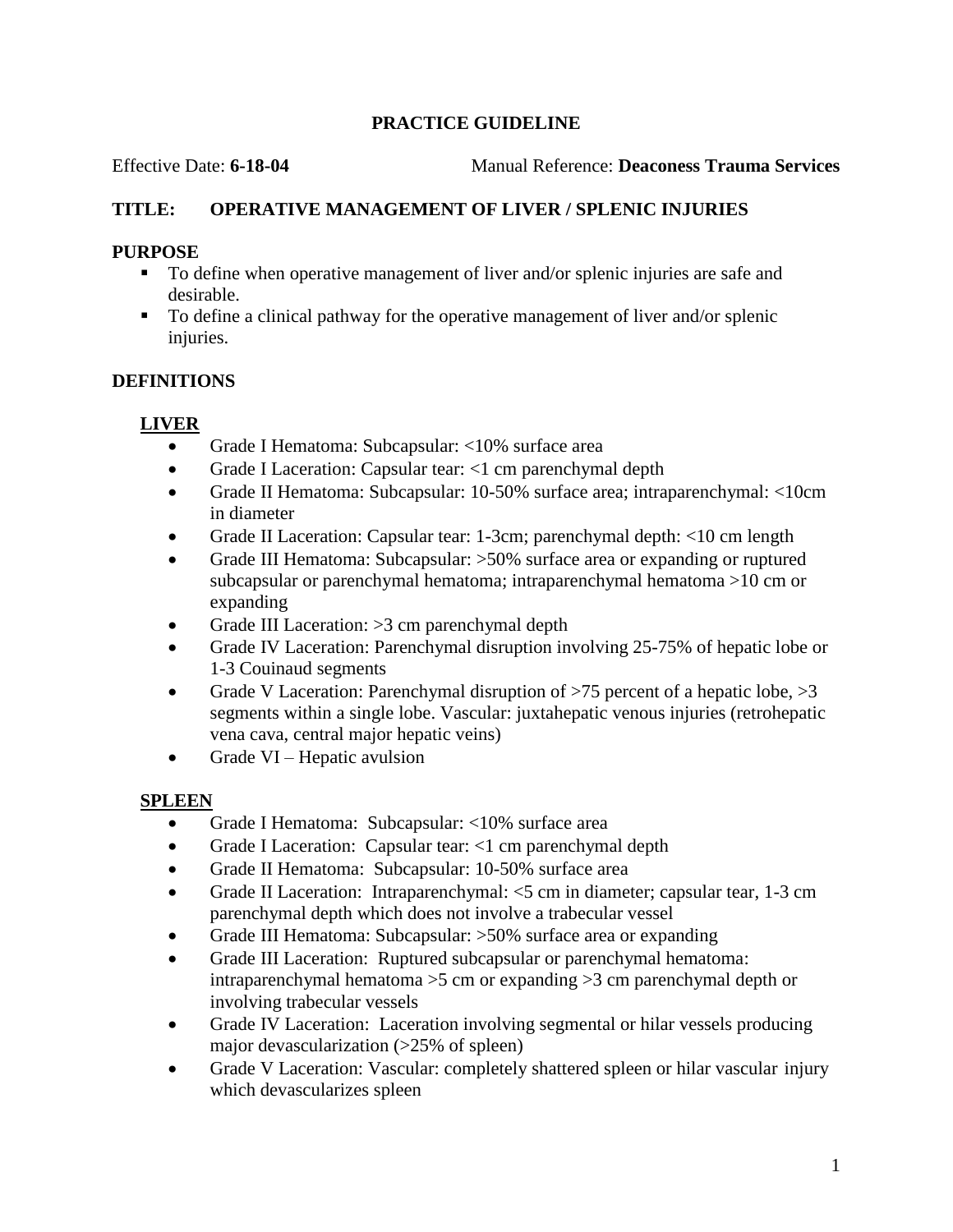#### **GUIDELINES**

- 1. Indications for operative management of liver and/or splenic injuries:
	- a. Operative management should be considered when there is ongoing bleeding from the injury resulting in unstable vital signs or there is the possibility of other injuries.
		- i. Markedly unstable patient with rapidly expanding abdomen or increasing rigidity.
		- ii. Grossly positive peritoneal lavage.
		- iii. Grade V injury on CT scan.
		- iv. A "swirl" pattern on CT scan suggestive of ongoing bleeding.
		- v. Gunshot wound to the abdomen in the RUQ or LUQ.
		- vi. Use Massive Transfusion Protocol
		- vii. Tranexamic acid (TXA) if onset blood loss < 3 hours
- 2. Operative management liver injury
	- a. Transfer patient immediately to the operating room, have self-retaining retractors available.
	- b. Prep from chin to mid-thigh; table to table.
	- c. Generous midline incision from xiphoid to below the umbilicus.
	- d. Pack the RUQ with multiple lap pads.
	- e. Pack the other quadrants and check the mesentery for bleeding.
	- f. Assess the bleeding from the liver.
		- i. If the bleeding is brisk, clamp the porta hepatis with your finger or a non-crushing clamp (Pringle maneuver).
			- a) If bleeding persists, consider hepatic vein injury or retrohepatic caval injury.
				- i) Consider atrial-caval shunting.
				- ii) Consider veno-veno bypass.
				- iii) Consider resectional debridement to get to the vena cava and the branches of the hepatic veins.
				- iv) Consider packing.
			- b) If bleeding subsides:
				- i) Control bleeding with suture ligaments.
				- ii) Release Pringle maneuver and control major bleeding with suture ligatures.
				- iii) Consider omental pack.
		- ii. If bleeding subsides but worsens because of coagulopathy, consider packing.
			- a) If bleeding is moderate but controllable with packs:
				- i) Mobilize the liver:
					- 1) Divide falciform ligaments.
					- 2) Divide lateral triangular ligaments.
					- 3) Rotate liver medially into wound.
				- ii) Explore injury (but do not worsen it).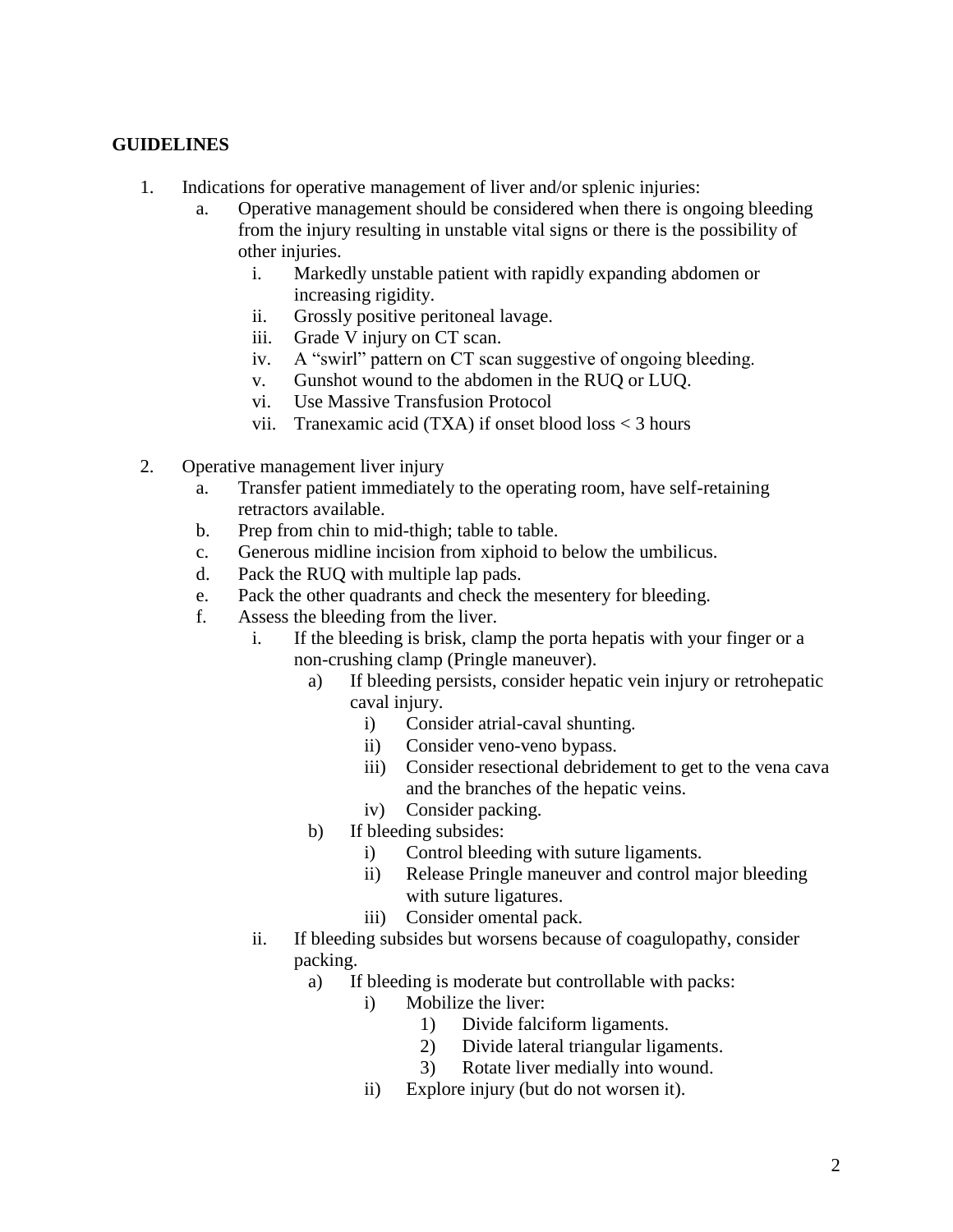- iii) Control bleeding with suture ligatures.
- iv) Consider liver edge approximation with large absorbable sutures.
- v) Consider omental pack.
- iii. If bleeding is controllable but then worsens because of coagulopathy, then consider packing.
- g. When hepatic hemorrhage is controlled, explore the rest of the abdomen with particular attention to porta hepatis, duodenum, pancreas and right colon.
- h. Drain liver if lacerations are deep and there is possibility of bile leak and fluid collection.
- i. If packs are placed, they should be removed in 24-48 hours. Prepare for this procedure with the availability of autotransfusion, the argon beam coagulator and blood products.
- j. If packs are placed, consider empiric antibiotic therapy while packs are in place.
- 3. Operative management splenic injuries Failures (requires laparotomy)
	- a. Children: requires  $>40$  ml/kg of blood transfusion to maintain hematocrit  $>26\%$ .
	- b. Adults: requires 2 units of blood to maintain hematocrit >26% in the absence of other injuries.
	- c. Any patient: new onset of diffuse peritoneal irritation suggestive of perforated viscus.
	- d. If splenectomy is required, administer vaccines on post op Day 1
		- i. Pneumococcus vaccine (Pneumovax)
		- ii. Meningococcus vaccine
		- iii. *Hemophilus influenzae* vaccine

#### 4. Pitfalls

- a. Fever and/or jaundice consider biloma.
	- i. CT scan to confirm.
	- ii. Percutaneous drainage.
	- iii. Consider ERCP with stent placement and/or sphincterotomy.
- b. UGI bleed two to four weeks after injury consider hemobilia.
	- i. CT scan to confirm large intrahepatic injury or clot.
	- ii. Angiography to confirm etiology.
	- iii. Angiographic embolization of vessel.
	- iv. Do not explore for hemobilia.
- c. Hypotension, drop in hematocrit seven to ten days after non-operative management of severe liver injury
	- i. Repeat bleed, usually arterial.
	- ii. Admit to ICU, stabilize.
	- iii. Angiography to confirm etiology.
	- iv. Angiographic embolization of the vessel.
	- v. Attempt to avoid exploration at this time.